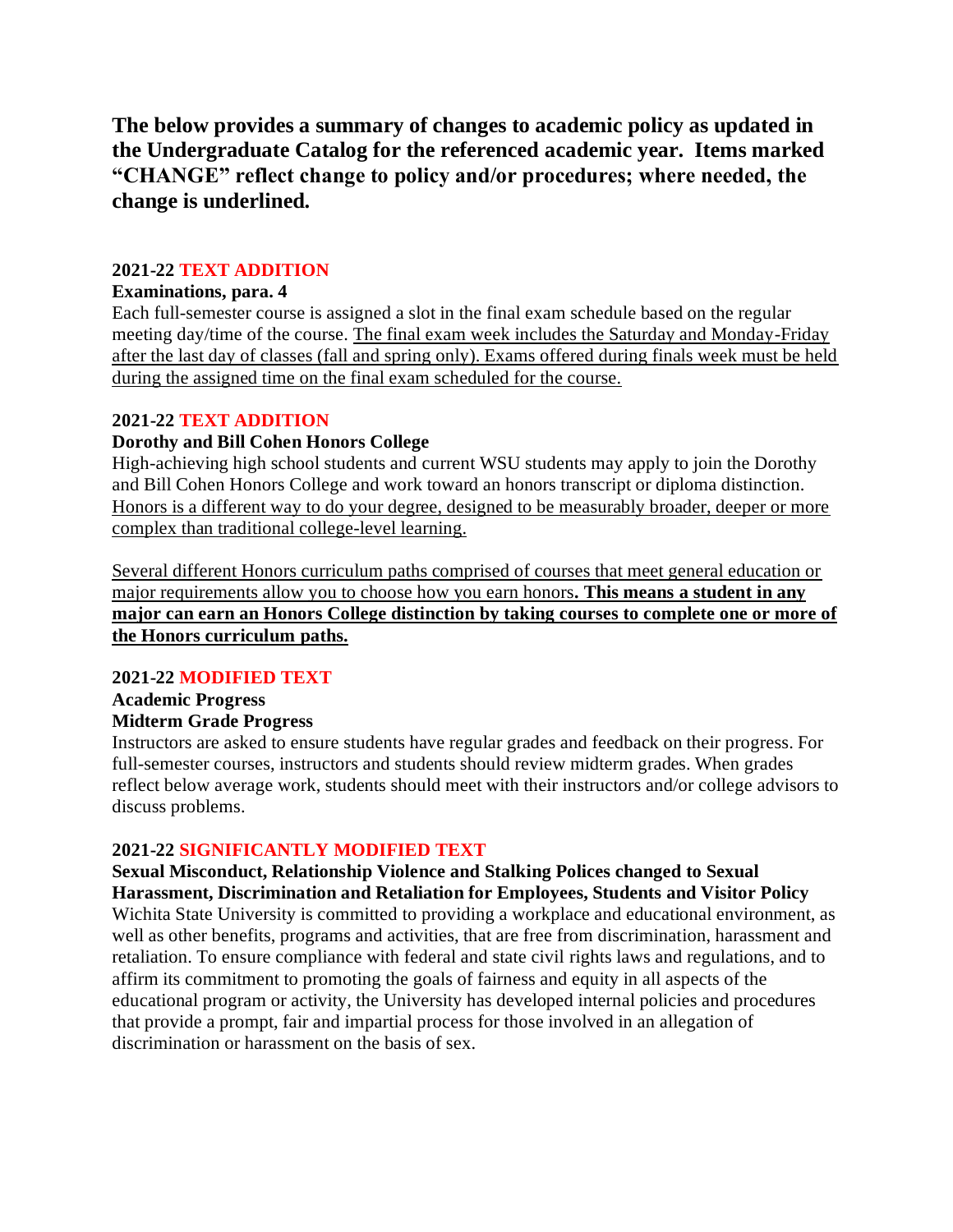Wichita State University Policy prohibits all forms of discrimination on the basis of sex. Sometimes, discrimination involves the exclusion from activities, such as admission, athletics or employment. Other times, discrimination takes the form of harassment, or can encompass sexual harassment, sexual assault, stalking, sexual exploitation, dating violence or domestic violence. When an alleged policy violation is reported, the allegations are subject to resolution using the Formal Grievance Process as determined by the Title IX Coordinator and set forth in WSU Policy 3.06/Sexual Harassment, Discrimination and Retaliation for Employees, Students and Visitors.

Information regarding the university's policies can be found in 3.06/Sexual [Harassment,](https://www.wichita.edu/about/policy/ch_03/ch3_06.php) [Discrimination](https://www.wichita.edu/about/policy/ch_03/ch3_06.php) and Retaliation for Employees, Students and Visitors.

Campus and community resource information can be found at the Care Team's [website](http://wichita.edu/care)<sup>1</sup> or by contacting the Office of Institutional Equity and Compliance at 916-978-3205.

## **2020-21 MODIFIED TEXT**

# **Withdrawal**

## **Voluntary Withdrawal (para. 2)**

Students are advised to consult with their course instructors and academic advisor before initiating withdrawal procedures. Partial or complete withdrawals require the student to drop each course via the online system at [myWSU](https://mywsu.wichita.edu/)<sup>1</sup>. The Office of the Registrar in Jardine Hall is the office designated to process withdrawals submitted via the online registration system. The office of the dean of each academic college is the office designated to process late withdrawals.

## **2020-21 REMOVED p. 34**

## **Transcripts**

Removed, "All transcripts sent to or provided to the student are stamped Issued to Student. Some institutions will not accept transcripts that are Issued to Students".

## **2020-21 SIGNIFICANTLY MODIFIED TEXT**

## **Student Academic Honesty changed to Student Academic Integrity**

A standard of academic integrity, fairly applied to all students, is essential to a learning environment. Students who compromise the integrity of the classroom are subject to disciplinary action by their instructor, their department, their college and/or the university. Violations of classroom standards of academic integrity include, but are not limited to:

- 1. Plagiarism;
- 2. Unauthorized use of possession of material or resources;
- 3. Unauthorized collaboration or consultation;
- 4. Fabrication, falsification or misrepresentation of information;
- 5. Academic interference;
- 6. Unauthorized resubmission;
- 7. Facilitation of academic misconduct;
- 8. Bribery;
- 9. Unauthorized sale, distribution or receipt of academic materials; and
- 10. Research misconduct.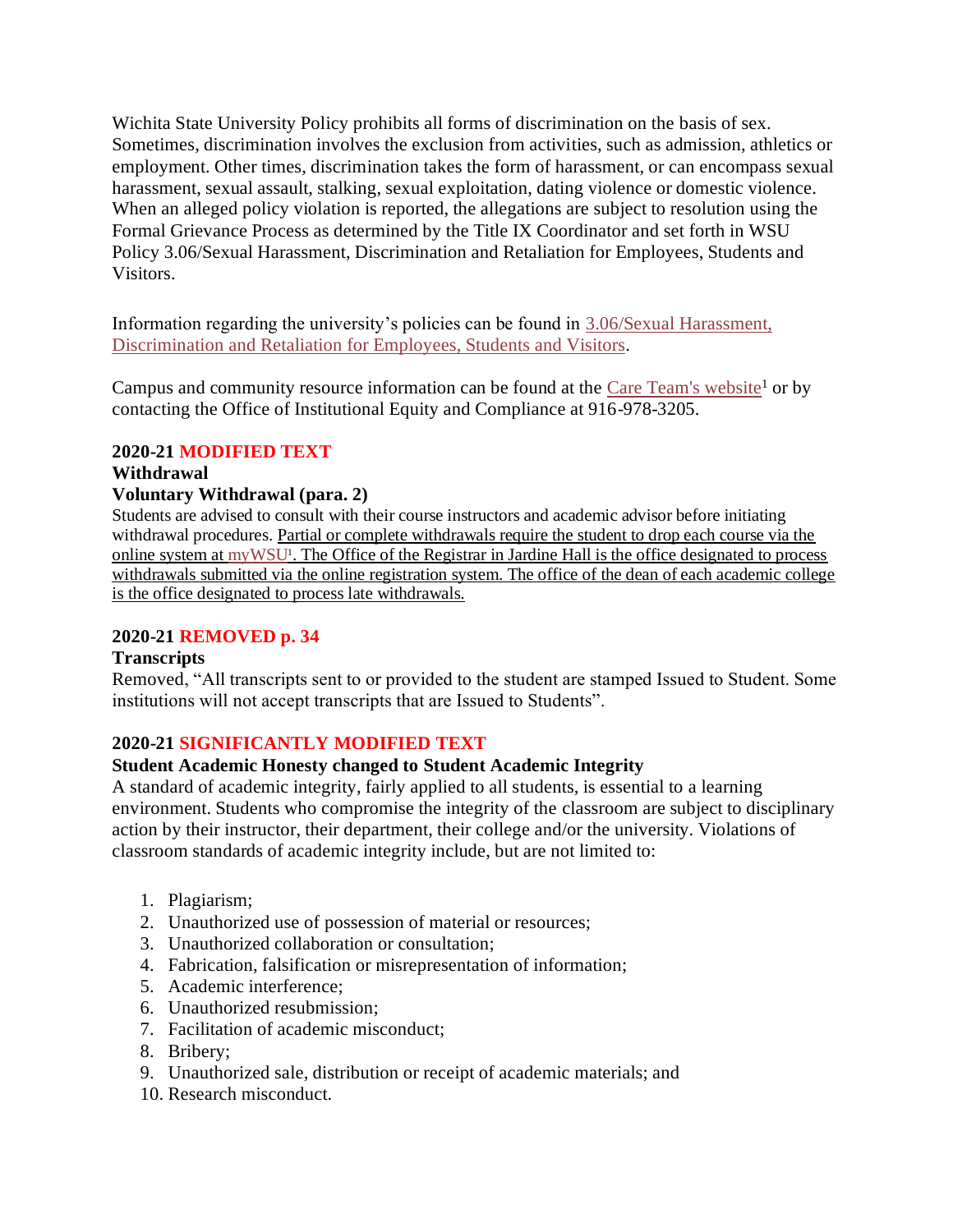The Academic Integrity Policy is located online at the student conduct [webpage](https://www.wichita.edu/studentconduct)<sup>1</sup>. Individuals wanting to file an incident report about a student, student group or student organization can [submit](https://www.wichita.edu/services/student_affairs/report-it.php) a report online<sup>1</sup>.

## **2019-20 CHANGE**

#### **Badge Program**

Enrollment in some badge courses is restricted to nondegree seeking students. Degree-bound students can enroll in certain badge courses that will provide them with additional workplace skills that are in demand by employers.

## **2019-20 MODIFIED TEXT**

#### **Graduate Credit for Undergraduates (Senior Rule) para. 1**

Students who wish to earn graduate credit under the senior rule option must apply to the Graduate School for graduate admission and also complete an Application for Senior Rule. The link for the online Graduate School application, as well as the senior rule form itself, are available on the Graduate School's website. Both the application for admissions and the senior rule form are due in the Graduate School no later than two weeks before the semester in which the student intends to enroll under the senior rule option.

#### **2019-20 TEXT ADDITION**

## **Graduate Credit for Undergraduates**

#### **(Senior Rule) para. 3**

Students who fail to maintain a 3.000 will be placed on academic probation when they begin their graduate program. Students placed on academic probation may not be eligible for federallyfunded financial aid.

#### **2018-19 TEXT ADDITION**

## **Badge Program**

*Important note for graduate students:* Depending on a graduate program's structure, it is possible that graduate badge credit may not be used in the future for a degree or certificate program. If a badge student later applies for and is admitted to a degree seeking program that does allow badge coursework, all graduate rules with respect to coursework will apply to the badges (e.g. time limits; nonletter graded coursework limits).

#### **2018-19 MODIFIED TEXT**

#### **Internships, para. 2**

Not all departments participate in zero credit internships and not all students are eligible to enroll in zero credit, please refer to the requirements webpage (http://wichita.edu/coop).

## **2018-19 MODIFIED TEXT**

#### **Course Pending Completion**

An *IP* (in progress) grade is temporarily recorded when a course cannot be completed by the end of the semester of enrollment. At the undergraduate level, only certain approved clinical or similar courses may extend past the end of the semester. If applicable, including at the graduate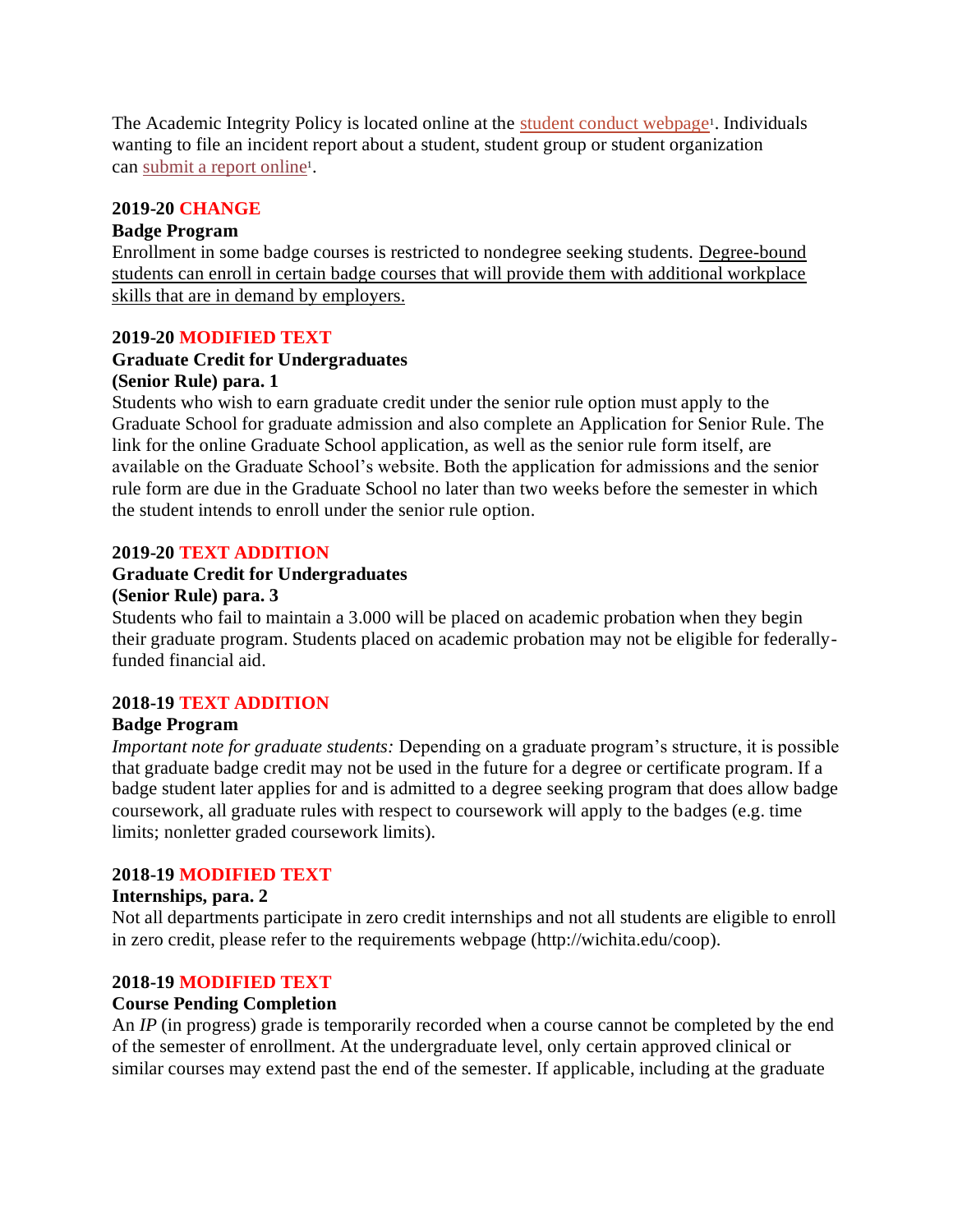level, the grade submitted when the course has been completed replaces all *IP* grades for that course.

## **2018-19 MODIFIED TEXT**

## **Dorothy and Bill Cohen Honors College, para. 2**

Most honors students start with the Emory Lindquist Honors Scholar track and take one honors general education course, a research seminar, and any 6 additional honors credit hours to earn an honors transcript distinction.

## **2018-19 MODIFIED TEXT, UPDATED NUMBER**

## **Academic Progress**

## **Midterm Grade Reports**

Submitted grades are available electronically to students and their academic advisors the  $8<sup>th</sup>$ week of the semester.

## **2018-19 TEXT ADDITION**

## **Intra-University Transfers, Probation, Dismissal, Withdrawal Transfers Within the University, para. 1**

Students on academic probation who seek to change major to another academic college must seek the assistance of an advisor in that college.

## **2018-19 MODIFIED TEXT, UPDATED NUMBER**

#### **Probation**

A student on academic probation is limited to a maximum enrollment of 14 credit hours in the fall and spring semesters.

## **2018-19 TEXT ADDITION**

## **Graduation Requirements for Graduation, para. 13**

All students are required to complete an applied learning or research experience. Each academic department and/or college will specify how the applied learning requirement can be met for its degree programs.

## **2018-19 TEXT ADDITION**

# **Commencement, Degrees Awarded with Distinction**

# **Commencement, para. 2**

Doctoral degree candidates are only eligible to participate in a ceremony after all requirements for their degree have been successfully completed (May or December). Summer Doctoral graduates are not eligible to participate in the preceding May ceremony, but may participate in the following December ceremony.

## **2017-18 REMOVED p. 25**

## **Certificates** Removed text prohibiting the use of transfer hours toward certificates.

## **2017-18 MODIFIED TEXT p. 25**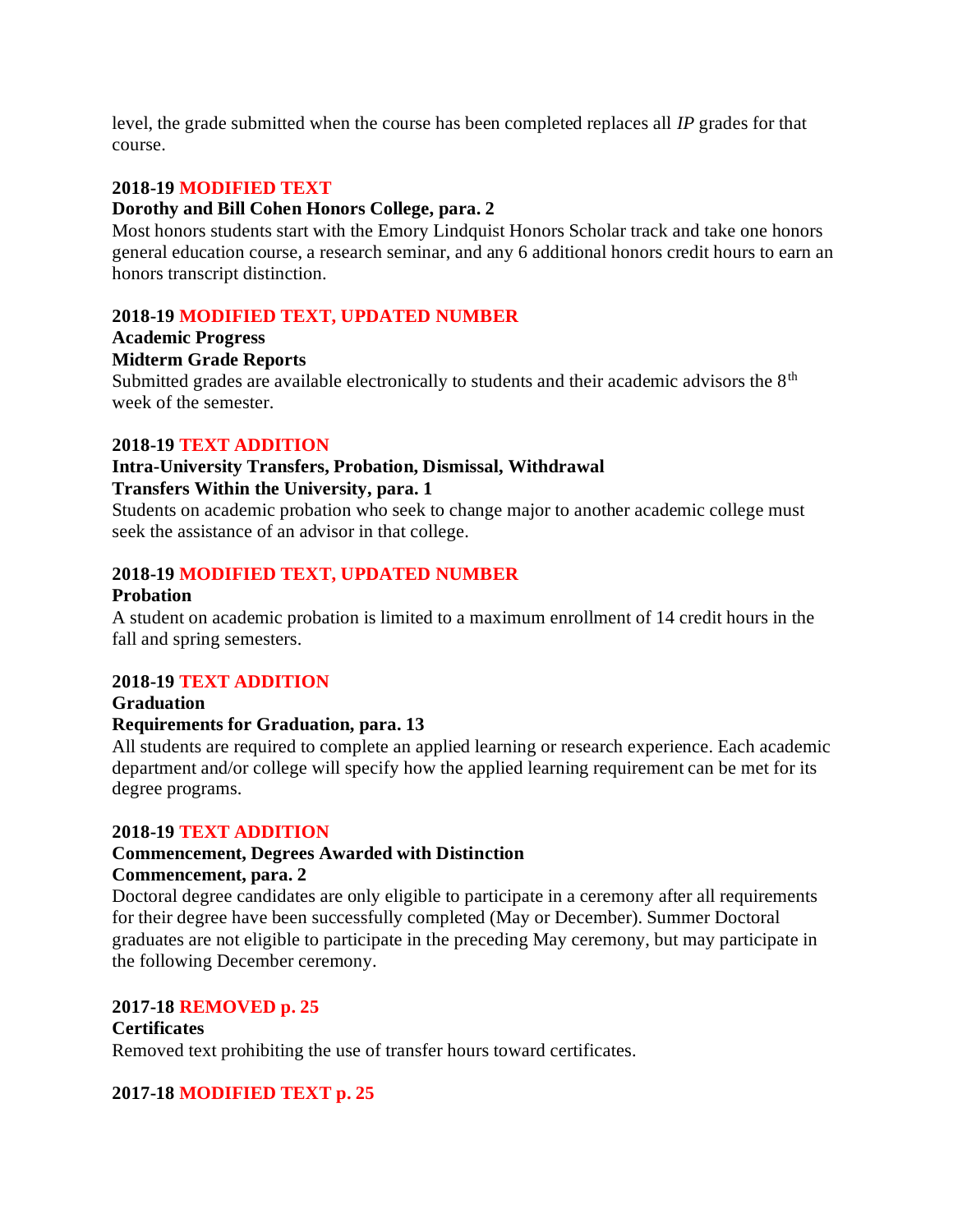#### **Certificate, Residency and Badge Programs**

Certificate programs are not eligible for Title IV (federal financial aid) funding unless the certificate is a requirement of the degree program. The exceptions are approved programs of at least one academic year in duration that lead to a certificate and prepare students for gainful employment in a recognized occupation. Approved programs will be designated with disclosure information on the program web page in the applicable academic college.

## **2017-18 SIGNIFICANTLY MODIFIED TEXT p. 35**

#### **Graduate Credit for Undergraduates (Senior Rule)**

Graduate School made significant changes to the senior rule process.

#### **2016-17 NEW p. 19**

## **Badge Program**

Wichita State University's badge program was designed with the working professional in mind so coursework is developed around professional development content and structured in smaller units. In most cases, information is organized into 0.5 credit hours classes (one 0.5 credit hour class equates to one badge) which also makes the workload manageable for someone who works a full-time job. While some badges may be offered in a classroom setting, many are also offered online. In some cases, badges may be applied towards requirements for a degree.

Badges are credit courses that comply with the definition and assignment of credit hour policy and appear on a transcript indicating that academic work was successfully completed. Students will receive a grade of either BG (badge earned) or NBG (no badge earned) when the class ends.

For more information go to Wichita.edu/WPCE and click on the Badge Program link.

## **2016-17 TEXT ADDITION p. 21**

# **Wichita State Online**

Graduate

• Learning and Instructional Design (MEd)

Badges and Certificates

- Tilford Diversity Studies Certificate
- Care of Populations Heal Professions Badge

In consultation with the provost office and council of deans, the following was removed from the catalog:

#### **2016-17 REMOVED**

#### **Academic Progress and Recognition**

Absence Letters, Informal Warning and Student Alerts System were removed as ways a student could be notified regarding their academic progress.

## **2016-17 REMOVED**

**Administrative Withdrawal**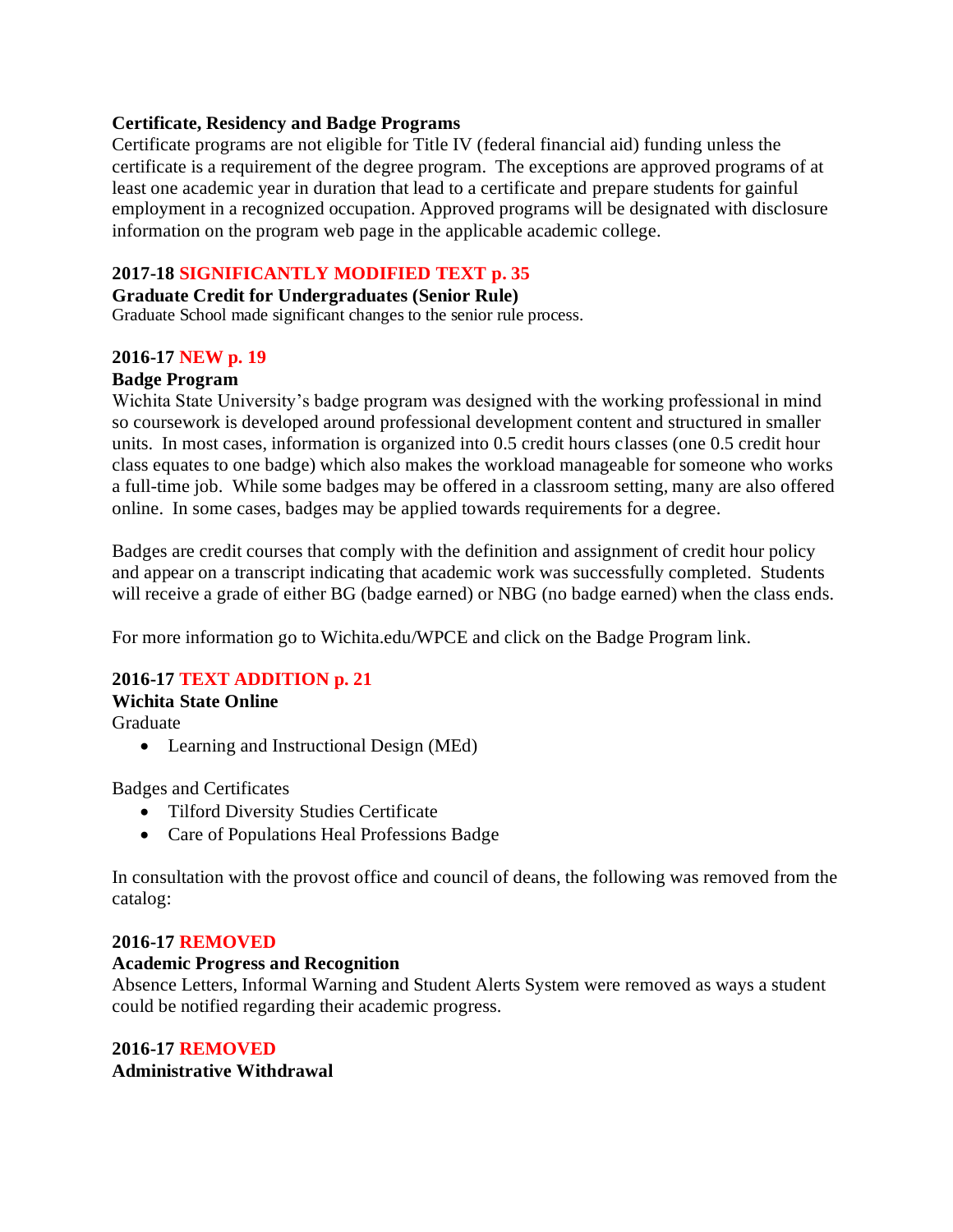Reasons for a student being administrative withdrawn were removed. These reasons include: poor attendance, doesn't have appropriate prerequisites, tuition issues, does not make loan payments or violates the provisions of the student responsibility statements in the university catalog.

## **2015-16 MODIFIED TEXT p. 20**

#### **Midwest Student Exchange Program (MSEP)**

At WSU, undergraduate students participating in the Midwest Student Exchange Program:

Fee bills will reflect MSEP tuition rates only after the agreement is signed and returned. MSEP **participation must begin at the time of first admission and enrollment at WSU**.

## **2015-16 CHANGE p. 20**

## **Internships**

Wichita State University's location in Wichita has allowed it to form strong relationships with public, private and nonprofit organizations that offer a variety of internship opportunities. These positions are an invaluable way for WSU students to gain professional experience to complement the strong academic fundamentals they learn in the classroom. Through the career Development Center, students have an opportunity to earn academic credit for an internship, or enroll in zero credit and have an internship recognized on their academic transcript.

Students who choose academic credit, enroll in specially designated internship courses and work with a faculty advisor from an appropriate department. Academic credit is earned after completing all project requirements assigned by the advisor. Students who enroll in zero credit internships have their internship recognized on their official academic transcript through a transcript notation (no tuition is paid). A transcript notation is earned after completing the zero credit program requirements. Additional information may be found at: Wichita.edu/internships.

#### **2015-16 MODIFIED TEXT p. 20-21**

#### **Wichita State Online**

Whether seeking a graduate degree, returning to school, planning classes around a busy schedule, or looking to get a degree at Wichita State without relocating from out of state, WSU's online course options can help meet a student's unique education goals.

Wichita State Online facilitates the development and delivery of WSU's a robust selection of online course taught by Shocker faculty and backed by WSU's tradition of excellence.

In addition to hundreds of courses being taught online each semester, including options for completing general education requirements online, WSU has the following fully online programs:

Undergraduate

- Associate of Arts
- Bachelor of Business Administration in general business (BBA)
- Bachelor of General Studies (BGS):
	- -Aging Studies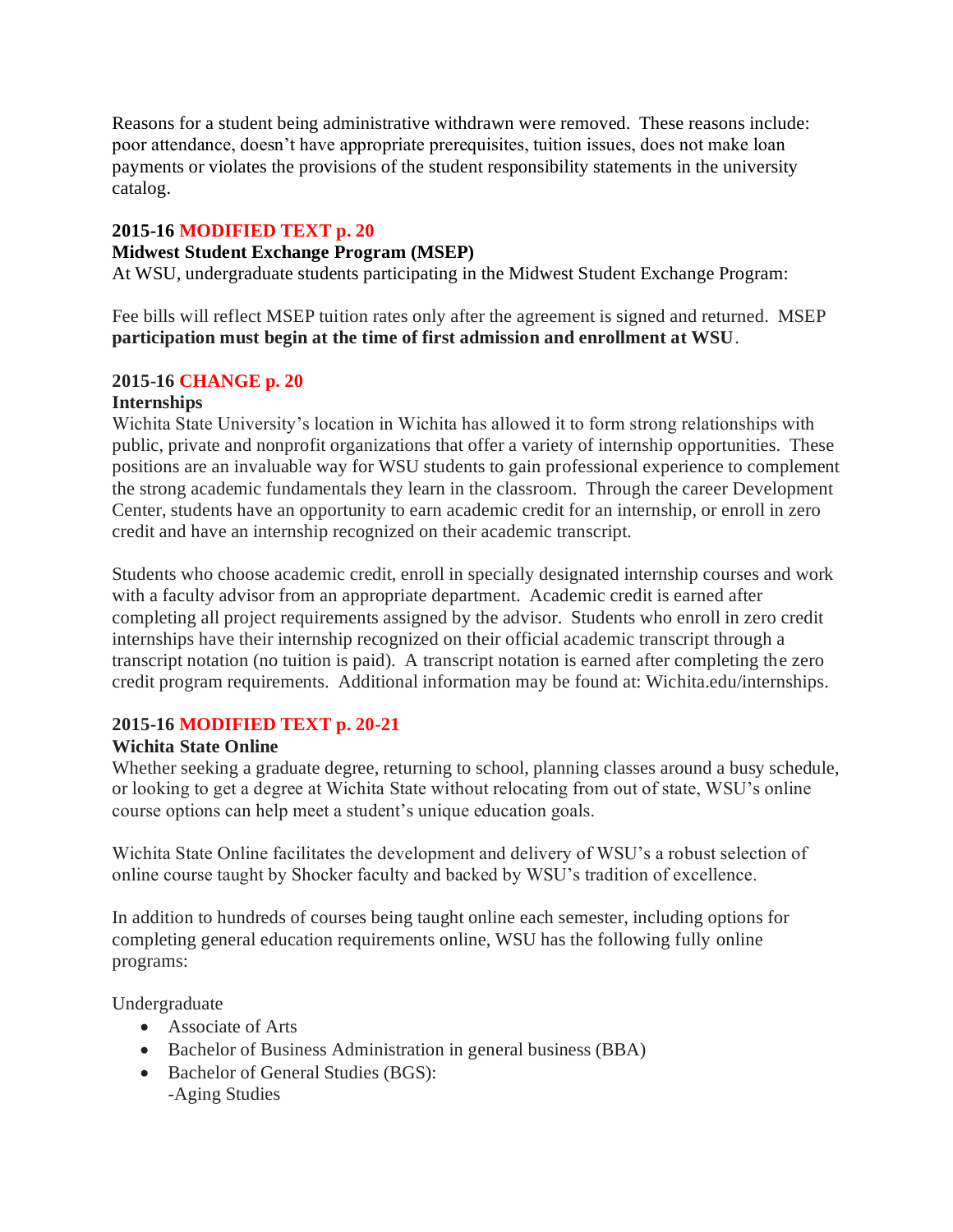-Criminal Justice -Sociology -Women Studies

- Field Major (BA): -Aging Studies -Criminal Justice -Women Studies
- Criminal Justice (BS)
- Dental Hygiene degree completion (BS)
- RN to BSN degree completion (BSN)

Graduate

- Aging Studies (MA)
- Criminal Justice (MA)
- Curriculum & Instruction (Med)
- Doctor of Nursing Practice postmaster's program (DNP)

Search for online courses at: Wichita.edu/onlinecourses Student support and information: Wichita.edu/online Request information at [online@wichita.edu](mailto:online@wichita.edu)

## **2015-16 NEW p. 21**

## **Adult Learning**

Whether finishing a degree, changing course to another option or beginning a new path, the Office of Adult Learning is here to help every step of the way. With Services for adult learners, transfer, active duty military, veterans and returning students, and offering hundreds of classes at a variety of days and times, WSU has the tools to help adults succeed.

In the capacity of serving active duty military and veterans, the Director of Adult Learning serves as the point of contact (POC) for inquires pursuant to the Department of Defense Memorandum of Understanding.

Wichita State recognizes that returning adults face a different set of challenges that traditional students when it comes to completing a degree. WSU is here to ensure that returning adults no longer need to sacrifice either commitment in order to fulfill their dreams.

The office of adult learning is located in the Eugene M. Hughes Metropolitan Complex at  $29<sup>th</sup>$ and Oliver near the Metropolitan Complete shuttle shop for convenient access for both current and future adult students. Contact the office of adult learning at (316)978-8325 or on the web at Wichita.edu/adultlearning.

## **2014-15 CHANGE p.11**

## **Former Students in Inactive Status:**

Students who have completed coursework at Wichita State University, but have not enrolled in the past 24 months, are placed in inactive status. Students are also inactivated due to graduation with a bachelor's degree.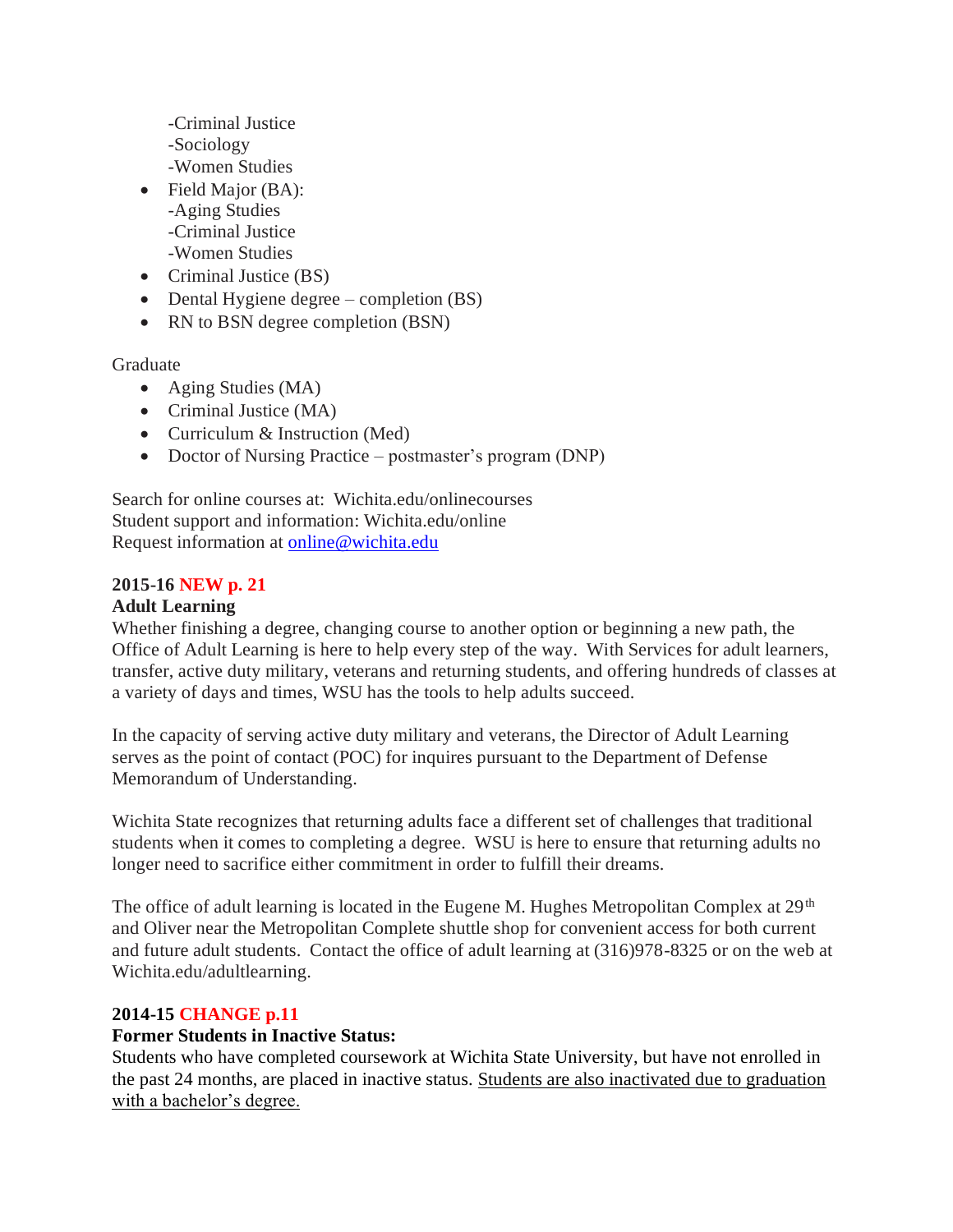## **2014-15 NEW ADDITION p. 11**

## **Military Credit:**

WSU will award credit for military course completions from the Army, Marine Corps, Navy or Coast Guard based on ACE credit recommendations on the Joint Services Transcript. Credit for coursework from the Air Force will be awarded from the Community College of the Air Force Transcript.

#### **2014-15 CHANGE p. 19**

#### **Certificate and Residency Programs:**

A cumulative grade point average of at least 2.000 for all courses comprising the certificate program, and no grade below C is required to earn a certificate. Transfer hours are not acceptable for certificate programs. Unless a certificate is awarded as part of a degree program the UG certificate programs are not eligible for federal financial aid as they are not gainful employment programs. New undergraduate certificate programs at WSU are: Stage Management in the College of Fine Arts, and Human Factors Psychology and Tilford Diversity Studies in the College of Liberal Arts & Sciences.

## **2014-15 CHANGE p. 24**

#### **Incomplete grade:**

When the student completes the work by the extension date, the faculty member must submit an online change of grade request to assign an appropriate grade.

#### **2014-15 MODIFIED TEXT p.25**

#### **Departmental/College Honors:**

Some departments and colleges at WSU offer students the opportunity to receive departmental/college honors through their major. Departmental/college honors tracks are currently offered in: aerospace engineering, communication sciences and disorders, modern and classical languages and literatures, mathematics, political science and psychology (under development). Students who complete all requirements for department/college honors receive a diploma designation. Up to 3 honors credits counted toward the student's major may be counted toward the minor in university honors.

## **2014-15 CHANGE p.26-27**

#### **Requirements for Graduation/Double Major:**

Students must meet with advisors in each program department before claiming a minor or major in more than one degree program. The same hours can be used to meet the requirements of more than one major or minor or combination thereof-with conditions: at least 12 hours unduplicated credits must be completed in each major and at least 3 hours unduplicated credits completed in each minor. Approved WSU exchange or study abroad program credit is counted as WSU credit for the 24 of last 30 or 50 of last 60 rules.

#### **2014-15 CHANGE p.27**

#### **Second Bachelor's Degree from Wichita State**:

Students must comply with the policies regarding duplicate use of coursework outlined in the section on double majors.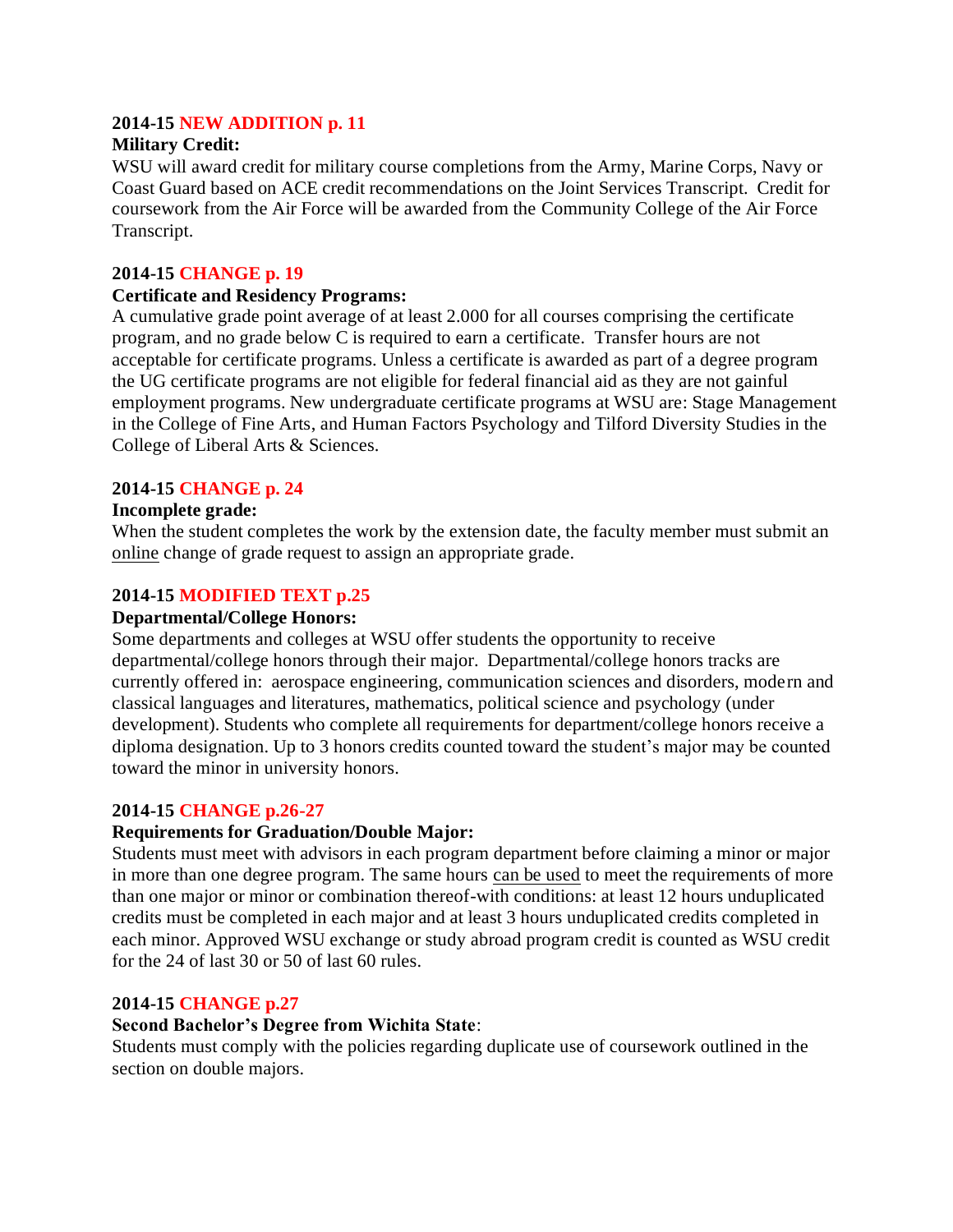#### **2014-15 NEW p. 47-50**

#### **Honors College**:

Emory Lindquist Honors Program is replaced by the new Honors College which is now the  $7<sup>th</sup>$ college within Wichita State University. Advisors should become familiar with the policies and opportunities in the new college.

## **2013-14 MODIFIED TEXT p. 18**

## **General Education Program Requirements**

Student must take at least one I&P course and at least one further study course for total of three courses between I&P and further study; the three courses must be distributed over at least two different divisions.

## **2013-14 NEW ADDITION p. 24**

#### **Credit Hour Defined**

A *credit hour* is a measure of graduate or undergraduate academic work represented in intended learning outcomes and verified by evidence of student achievement that reasonably approximates not less than one hour of classroom or direct faculty instruction and a minimum of two hours of out-of-class student work for each week of instructional time for approximately 15 weeks for one semester, or an equivalent amount of work over a different amount of time. A class hour at Wichita State University is typically 50 minutes.

## **2013-14 CHANGE p. 25-26**

#### **Repeat Policy**

A student may repeat any number of courses necessary (no longer limited to five courses). Student may only attempt courses up to 3 times each for repeat/replacement purposes. Students that take a course more than 3 times will have grades averaged.

## **2013-14 CHANGE p. 31**

#### **Requirements for Graduation**

All students must file an online Application for Degree instead of a hard copy.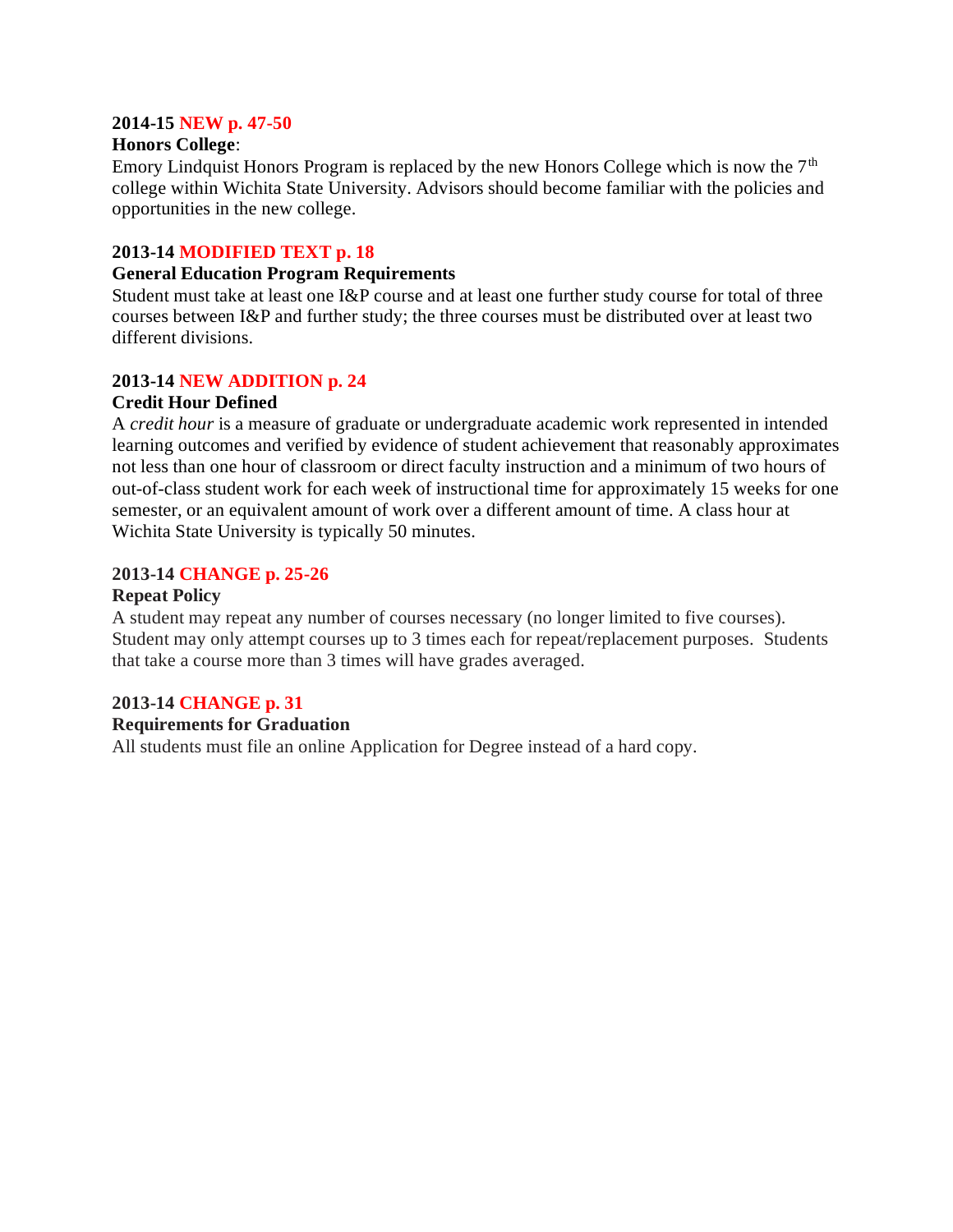## **2012-13 NEW ADDITION p. 26**

## **GradesFirst—Academic Early Alert**

WSU cares about student success. For this reason, WSU has implemented an academic early alert system. Under this system, called GradesFirst, instructors provide feedback on students who appear to be struggling early in the semester, and WSU staff members reach out to the students to provide any assistance that may be needed to help get them back on track academically. Students who are contacted by GradesFirst advisers are encouraged to take full advantage of the help offered.

#### **2012-13 CHANGE p. 28**

## **(added new content under grading system) not in 2011-12 catalog.**

**Course Pending Completion**. An IP (in progress) grade is temporarily recorded when a course does not have to be completed by the end of the semester of enrollment. The grade submitted when the course has been completed replaces all IP grades for that course. This applies to courses such as Special Projects, Special Topics, Research and Thesis, as specified by the departments.

## **2012-2013 ADDED TO COPY p. 12**

#### **Academic Advising**

Students new to the university are required to see an academic adviser before they will be allowed to register for classes for the first two semesters. Certain colleges and departments have additional advising requirements as well.

#### **2012-13 CHANGE p. 25**

## **Incomplete**

A student who receives an incomplete has one calendar year from the end of the original semester to complete it. The faculty member may assign a default grade, other than the "I". The default grade will become the grade of record if coursework is not completed by the extension date. If the faculty member does not assign a default grade, the "I" will revert to an "F". In previous catalogs, the student had to complete the "I" by the end of the next semester he/she enrolled (summer excluded) or the "I" reverted automatically to a grade of "F".

## **2011-12 NEW ADDITION p.32**

#### **Inter-College Double Major**

An inter-college double major allows a student to complete an academic degree and major in one of the professional colleges (Barton School of Business, College of Education, College of Engineering, College of Fine Arts, College of Health Professions) along with a major in the College of Liberal Arts and Sciences. The following criteria and policies apply:

1. The student's professional college will be their *primary* college and LAS will be their *secondary* college.

2. The established degree requirements for each major must be completed; but for the intercollege double major individual courses can be used to satisfy the major requirements of more than one major.